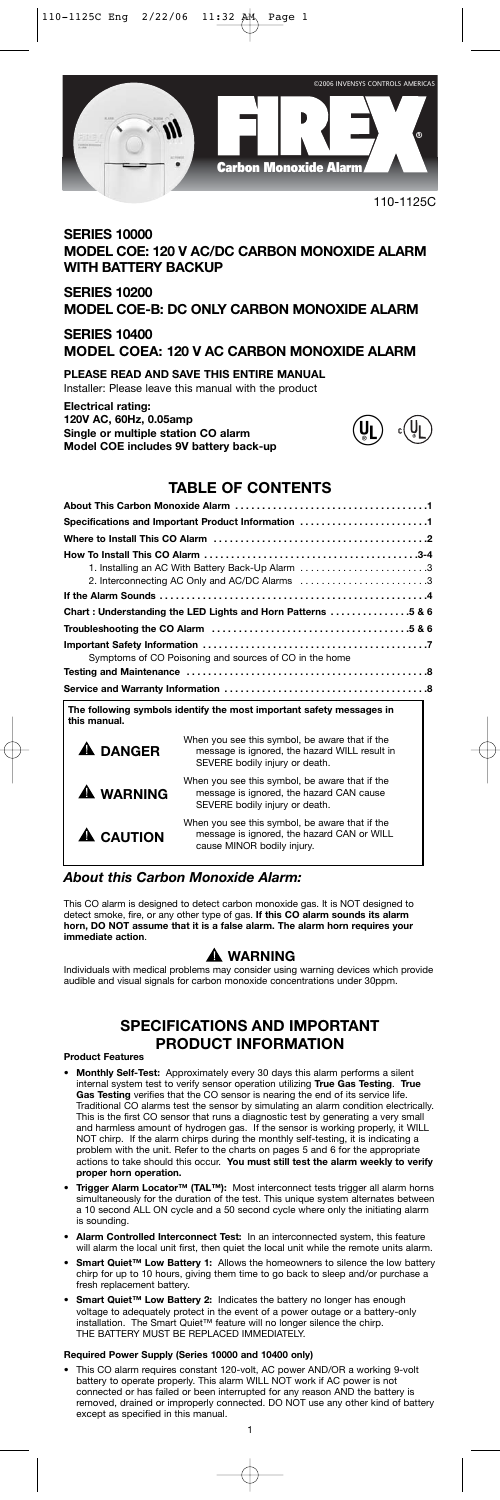**NOTE:** AC/DC alarms offer added protection in the event of a power failure or a drained battery --<br>ed battery.

• DO NOT remove or disconnect the battery or turn off AC power to quiet unwanted alarms. This will remove your protection. This alarm features a Quick Quiet™ False Alarm Control button which, when activated, will quiet unwanted CO alarms for up to 6 minutes.

### **Installation/Interconnect**

- This CO alarm should be installed only by a licensed qualified electrician. Observe
- and follow all local and national electrical and building codes for installation. • Unique power connector prevents interconnection with incompatible smoke and combination alarms or security systems.
- This CO alarm may be interconnected with as many as 12 other Firex model FADC, AD, ADC, PAD, G, or TPCI smoke alarms, and as many as 5 Firex model ADH heat alarms or COE and COEA CO alarms for a total of not more than 18 interconnected devices.

# **WARNING**

- **DO NOT connect this CO alarm to any other type of smoke, CO, heat, or combination alarm or auxiliary device except those listed in this manual.**
- **While AC and AC/DC smoke, CO and heat alarms can be interconnected, ONLY when AC power is ACTIVE will ALL units ALARM when one unit senses a hazardous condition. WHEN AC power is DISCONNECTED, INTERRUPTED OR NOT PRESENT FOR ANY REASON, ONLY AC/DC UNITS WILL CONTINUE TO SEND AND RECEIVE SIGNALS AND SOUND AN ALARM IN RESPONSE TO THE PRESENCE OF SMOKE. WHEN power is DISCONNECTED, INTERRUPTED OR NOT PRESENT FOR ANY REASON, AC powered smoke, CO, or heat alarms WILL NOT OPERATE!**

### **Compliance and Proper Applications**

- This CO alarm is designed to be used inside a single-family household. In multi-family buildings, each individual living unit should have its own alarms. It is not a substitute for a complete commercial alarm system. It should be used only as **supplemental** protection in hotels, motels, dormitories, hospitals, nursing homes, or group homes.
- This product is intended for use in ordinary indoor locations of family living units. It is not designed to measure compliance with Occupational Safety and Health Administration (OSHA) commercial or industrial standards.

**NOTE: Enclosed with this CO alarm are two labels detailing actions to take in the event of an alarm. One should be placed next to the CO alarm; the other should be placed near a source of fresh air. Please provide the telephone number of the emergency provider and a qualified technician on each label.**

# **WHERE TO INSTALL THIS CO ALARM**

### **About Locating CO Alarms**

Carbon monoxide gas can be anywhere and everywhere. CO gas is equal to or slightly lighter than air, and disperses evenly with the air in a room. Therefore, install this CO alarm where air circulation is best. Since most CO fatalities occur while families are sleeping, we recommend that you install at least one CO alarm in the hallway outside each separate sleeping area and one inside each bedroom or sleeping area.

We also recommend that you install a CO alarm on every separate living level of the home where household members frequently spend time, as well as in the basement.

**This CO alarm can share the interconnect wire of smoke and heat alarms, BUT this alarm will remain silent if smoke or high heat is detected by the interconnected smoke and heat alarms. Therefore it is necessary to install both a CO alarm and smoke alarm or a smoke/CO combination alarm in those areas to be fully protected.**

**A** CAUTION<br>he presence of carbon monoxide gas at the **This alarm will indicate only the presence of carbon monoxide gas at the sensor. Carbon monoxide gas may be present in other areas.**



# **WARNING**

### **DO NOT install CO alarms:**

- Near bathrooms or in shower areas. Steam and aerosol sprays can disable the alarm.
- In closets, crawlspaces, unused attics, or unheated areas where surrounding air temperatures man go below 40ºF (4.4ºC) or above 100ºF (37.8ºC).
- Within five feet of any fuel-burning appliance (stove, kerosene heater, furnace, fireplace, etc.).
- Within one foot of any wall, corner, or other dead air space.
- In rooms where chemicals or cleaning supplies are frequently used (paint, hair spray, thinner, etc.). Allow plenty of ventilation in rooms where chemicals are used.
- Directly above a sink, bathtub or basin.
- Directly above or below air exchange or heating vents.
- Behind drapes, furniture, or appliances that could block air flow to the CO alarm.

**WARNING This unit cannot be used in recreational vehicle applications.**

# **HOW TO INSTALL THIS CO ALARM**

**This alarm can be mounted and operated in one of three ways:** 1. Battery (DC) Only Stand Alone, **2.** AC With a Junction Box, and 3**.** Interconnected AC Only and AC/DC Alarms.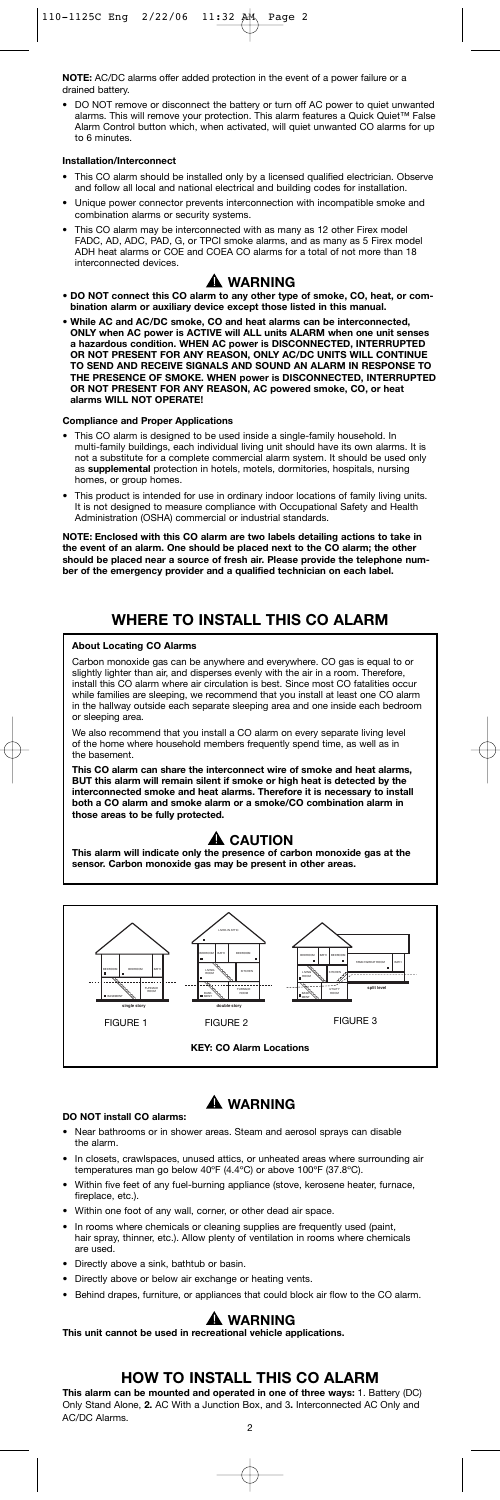**A** CAUTION

**Do not use super glue or silicon caulk on or near the alarm! Fumes from these products can coat and permanently damage the sensor.**

# *Installing a Battery (DC) Only Stand-Alone Alarm Model COE-B (10200 Series)*

- 1. Remove the mounting plate. Hold the alarm and turn the mounting plate clockwise to separate it from the back of the alarm.
- 2. Hold the mounting plate against the ceiling or wall in the desired position and use a pencil to trace the mounting holes.
- 3. Use a 3/16" (5mm) drill bit to drill through the center of the outlines you made in Step 2.
- 4. Insert screw anchors into the drilled holes. If necessary, gently tap anchors with a hammer until they are flush with the mounting surface.
- 5. Attach the mounting plate to the mounting surface with the mounting screws provided.
- 6. Position the alarm on the mounting plate and turn clockwise to lock it into place.
- 7. **Pull out the battery activation strip.** The alarm will respond with one yellow light flash.
- 8. Test the alarm. See "TESTING AND MAINTENANCE" for details.

# *Installing With a Junction Box Models COE (10000 Series) and COEA (10400 Series)*

### **DANGER**

**ELECTRICAL SHOCK HAZARD. Turn off power at the main fuse box or circuit breaker by removing the fuse or switching the circuit breaker to the OFF position.**

# **WARNING**

**This CO alarm should be installed only by a qualified electrician. Carbon Monoxide alarm installation must be in accordance with the requirements of Article 760 of the National Electrical Code and any local codes that may apply.**

- Install CO alarm on any 4-inch or single gang junction box only.
- 1. From box of CO alarm, remove mounting plate.
- 2. Align recessed slots on plate with mounting holes of any 4-inch or single gang junction box.
- 3. Gently pull household wires through center hole of plat
- 4. Secure plate to junction box using mounting screws.
- 5. With a small wire connector, connect white wire from
- connector plug to white household wire. 6. Connect black wire from connector plug to black household wire.
- 7. **To interconnect alarms,** connect yellow wire from connector to interconnect wire between other combination or smoke alarms. **Before starting, see "INTER-CONNECTING AC and AC/DC ALARMS.**
- **NOTE:** For a single-station alarm, cover yellow wire with electrical tape and tuck into junction box.
- 8. Attach connector plug to pins on back of combination alarm. Plug will only fit one way and will snap into place. Gently tug connector to be sure it is attached securely.
- 9. Position the CO alarm to mounting plate and turn clockwise to lock into place.

10. Turn on power at main fuse box or circuit breaker.

- 11. Test CO alarm. See "TESTING THE CO ALARM."
- 12. **Model COE only: Activate the battery.** Remove arrow tab and close battery door. The yellow light will flash as door is closed.
	- *Interconnecting AC Only and AC/DC Alarms*

### **A** DANGER

**ELECTRICAL SHOCK HAZARD. Turn off power at the main fuse box or circuit breaker by removing the fuse or switching the circuit breaker to the OFF position.**

### **WARNING**

**This CO alarm should be installed only by a qualified electrician. Carbon Monoxide alarm installation must be in accordance with the requirements of Article 760 of the National Electrical Code and any local codes that may apply.**

- Use #18 AWG minimum solid or stranded wire. When interconnecting, maximum wire length between any two is 1,500 feet for #18 AWG or 4,000 feet for #14 AWG (20 OHMS loop resistance).
- This CO alarm may be interconnected with as many as 12 other Firex model FADC, AD, ADC, PAD, G or TCPI smoke alarms, and as many as 6 Firex model ADH heat alarms or COE and COEA CO alarms for a total of not more than 18 interconnected devices. DO NOT connect to any other type or model combination smoke, or CO alarm.

# **WARNING**

**While AC and AC/DC smoke, CO and heat alarms can be interconnected, ONLY when AC power is ACTIVE will ALL units ALARM when one unit senses a hazardous condition. WHEN AC power is DISCONNECTED, INTERRUPTED OR NOT PRESENT FOR ANY REASON, ONLY AC/DC UNITS WILL CONTINUE TO SEND AND RECEIVE SIGNALS AND SOUND AN ALARM IN RESPONSE TO THE PRES-ENCE OF SMOKE., CO, OR HEAT, AS DETERMINED BY THE MODEL OF ALARM THAT IS PRESENT. WHEN power is DISCONNECTED, INTERRUPTED OR NOT PRESENT FOR ANY REASON, AC powered smoke, CO, or heat alarms WILL NOT OPERATE.** 

• Connect CO and smoke alarms to a single dedicated AC branch circuit. If local codes do not permit such a wiring configuration or connection, be sure the neutral wire is common to both circuits or phases.

### *Installing AC/DC CO Alarms as Replacements with Interconnected Legacy Firex Alarms*

Model COE and COEA CO alarms are designed to be used as replacement units for all Firex AC and AC/DC CO alarms with a low voltage interconnect line. All models listed use a 3-wire interconnect system. To interconnect with other models, please call our free technical support line at (800) 445-8299.



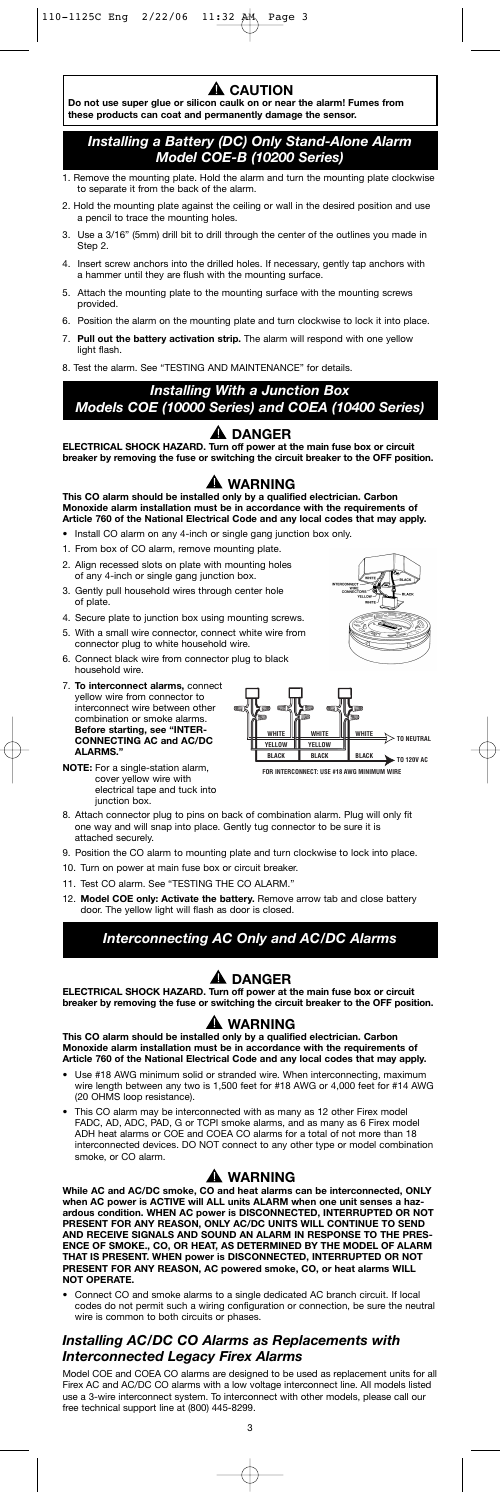#### **IMPORTANT! READ BEFORE INSTALLING THIS CO ALARM WITH EXISTING INTERCONNECTED FIREX ALARMS**

In residential homes, there are two ways smoke and CO alarms are hardwire installed and interconnected. One uses 4 wires, the other uses 3 wires. The model COE and COEA CO alarms can be used with both 4 and 3 wire systems.

- 1. Identify whether the installed system uses 3 or 4 wires to interconnect.
- 2. If a 4-wire system is installed, change the system to a 3-wire by connecting the
- independent interconnect wires (yellow and blue) at any point in the system.
- 3. Smoke alarms generally don't require any changes (other than replacement every ten years).
- 4. Replace older CO alarms on the new 3-wire system with COE and COEA CO alarms. These alarms can discriminate between signals coming from a smoke alarm and signals coming from a CO alarm. Older model CO alarms converted to 3-wire cannot. So when any alarm is triggered, all the older CO alarms will sound, creating confusion about which danger is actually present.

### **To Install a CO alarm as a Replacement:**

- 1. Turn off AC power at circuit breaker or main fuse box.
- 2. Remove old alarm from mounting bracket.
- 3. Disconnect wire connector from back of unit.
- 4. Remove wire nuts and connect new wire connector to household wiring. Be
- certain not to cross the wiring.
- 5. Connect wire connector to back of alarm.
- 6. If mounting bracket is the same, reattach alarm to mounting bracket. Feed wiring back through hole in mounting surface.
- 7. Turn on power at main fuse box or circuit breaker.
- 8. Test CO alarm. See "TESTING THE CO ALARM."
- 9. **Model COE only: Activate the battery.** Remove arrow tab and close battery yellow light will flash as door is closed.

# **IF THE ALARM SOUNDS**

# *If Your CO Alarm Sounds (and you are not testing it)*

Carbon Monoxide has no taste, feel or smell – but it can be FATAL.

# **WARNING**

#### **IF 1 RED LIGHT IS FLASHING AND THE HORN SOUNDS 4 ALARMS APPROXI-MATELY EVERY FIVE SECONDS, IT INDICATES THE PRESENCE OF CO WHICH CAN BE FATAL. YOU MUST QUICKLY DO THE FOLLOWING:**

- 1. Operate Test/Reset button;
- 2. Call your emergency services [fire department or 911]
- 3. Immediately move to fresh air outdoors or by an open door/window. Make certain that all persons are accounted for. Do not reenter the premises or move away from the open door/window until the emergency services responders have arrived, the premises have been aired out, and your alarm remains in its normal condition.
- 4. After following steps 1 3, if your alarm reactivates within a 24 hour period, repeat steps 1 - 3 and call a qualified appliance technician (\_\_\_\_\_\_\_\_\_\_\_\_\_\_\_\_\_\_) to investigate sources of CO from fuel burning equipment and appliances, and to inspect for proper operation of this equipment. If problems are identified during this inspection, have the equipment serviced immediately. Note any combustion equipment not inspected by the technician and consult the manufacturers' instructions or contact the manufacturers directly for more information about CO safety and this equipment. Make sure that motor vehicles are not, and have not been, operating in an attached garage or adjacent to the residence.

**If the CO alarm sounds its alarm horn again, it has sensed CO. This is not a false alarm.**

### *TO TEMPORARILY SILENCE AN ALARM*

**NOTE:** *These features temporarily quiet alarms, but do not disable the sensor.*

### *Quick Quiet™ CO Reset*

Pushing the Smart Button initiates the CO reset, which quiets all alarms, including the one you touched.

**This means the unit nearest you triggered the alarm.**



### *Smart Quiet™ Trigger Alarm Locator*

Pushing the Smart Button quiets all alarms EXCEPT the one that triggered the alarm. **This means the unit still sounding triggered the alarm.**



These features help you identify the trigger alarm(s) and areas of immediate danger to avoid under alarm conditions. After one minute if a dangerous condition<br>persists <u>all units will go back into alarm:</u> all alarms will sound for 10 seconds, then just<br>the initiating alarm will sound for 50 seconds **has passed.**

**MOVE AWAY from areas where you hear trigger alarms sounding if at all possible. DO NOT IGNORE the trigger alarm(s),** and be aware that an extremely dangerous situation exists at that location(s) in your home.

### *Latching LED Alarm Indicator*

The Latching LED Alarm Indicator activates automatically, and helps you identify the original trigger alarm(s) in an interconnected series after a smoke or CO event. **CO Alarm** - after a CO alarm condition, the single RED light on the triggering alarm(s) blinks 3 times every 10 seconds until manually reset.

# *Smart Quiet™ for Low Battery Alert*

You can silence the Low Battery Alert for up to 10 hours by pressing and releasing the Smart Button. The sensor remains active. This allows you and your family to go back to sleep or gives you time to purchase a replacement battery. It is important that you replace the battery as soon as possible to continue your protection!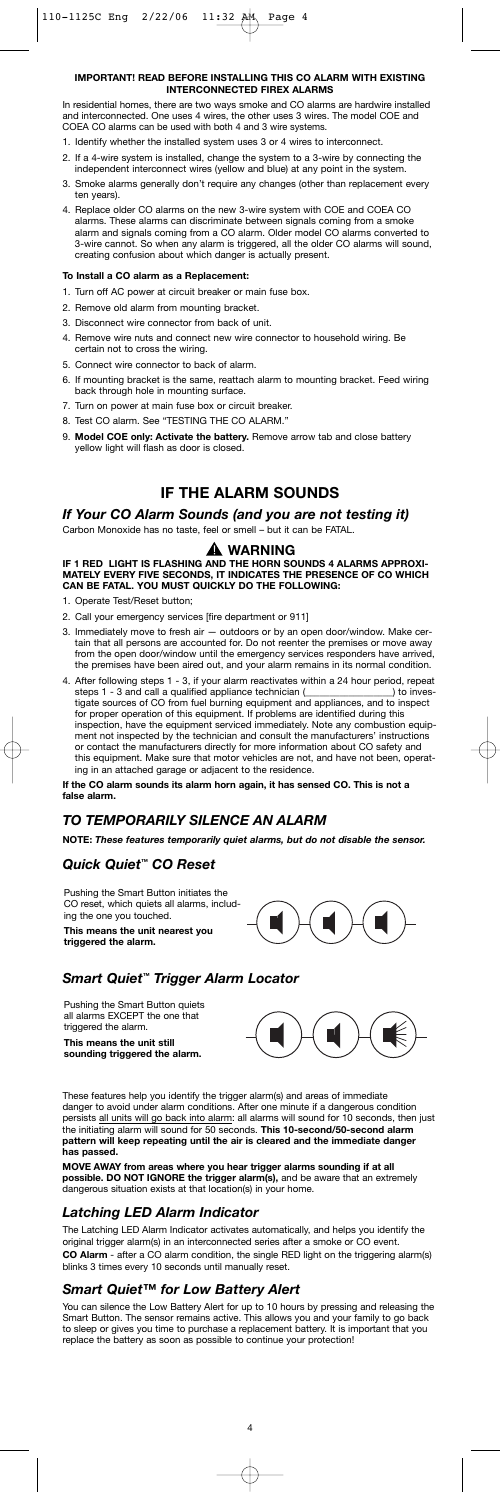# **UNDERSTANDING THE ALARM**

| <b>CONDITION</b>                                   | <b>HORN</b>                                            |
|----------------------------------------------------|--------------------------------------------------------|
| AC power is present                                |                                                        |
| Standby condition                                  |                                                        |
| Push-to-Test<br>(Local Test Only)                  |                                                        |
| Press-and-Hold<br>(Local and Interconnect Tests)   |                                                        |
| Smart Quiet™ Low-Battery #1                        | Horn beeps once per minute                             |
| Smart Quiet™ Low-Battery #2                        | Horn beeps once per minute                             |
| Fault condition                                    | Horn sounds two quick beeps<br>every minute            |
| Local CO condition is detected                     | Horn sounds 4 short tone<br>patterns every 5 seconds   |
| Local CO condition is latched                      |                                                        |
| Quick Quiet <sup>™</sup> CO Reset is<br>activated  |                                                        |
| Remote signal is received from<br>another CO alarm | Horn sounds 4 short tone pat-<br>terns every 5 seconds |

# **TROUBLESHOOT**

### **DANGER Always turn off power at main fuse box or circuit breaker before taking troubleshooting action.**

| <b>PROBLEM</b>                                                                                                                                                                      | <b>SOLUTION</b>                                                                                                                                                                                                                                                                                                                                                                                                                                                                                                                                                                                                                             |
|-------------------------------------------------------------------------------------------------------------------------------------------------------------------------------------|---------------------------------------------------------------------------------------------------------------------------------------------------------------------------------------------------------------------------------------------------------------------------------------------------------------------------------------------------------------------------------------------------------------------------------------------------------------------------------------------------------------------------------------------------------------------------------------------------------------------------------------------|
| GREEN light is not on.                                                                                                                                                              | 1. Alarm may be functioning properly on DC (battery)<br>power if YELLOW light flashes once per minute.<br>2. Check AC power supply at fuse box or breaker panel.<br>3. Alarm wiring is improperly connected. Have wiring<br>checked by a licensed electrician. Retest the alarm.                                                                                                                                                                                                                                                                                                                                                            |
| Alarm does not sound<br>and lights do not flash<br>when unit(s) is tested.<br><b>NOTE:</b> Push and hold<br>Smart Button for at least<br>5 to 10 seconds if unit<br>does not sound! | 1. Check that AC power is turned on (GREEN light ON);<br>check that a good battery is inserted correctly in the<br>battery compartment; check that the battery door is<br>tightly closed.<br>2. Turn off power. Remove alarm from mounting plate<br>and check that connector plug is securely attached.<br>3. Clean alarm (see "Cleaning" on page 8).                                                                                                                                                                                                                                                                                       |
| Interconnected smoke,<br>heat, or CO alarms do<br>not sound when Smart<br>Button is pushed to test<br>units.                                                                        | 1. Press and hold the Smart Button longer until the<br>second set of two quick beeps sounds to initiate the<br>remote test<br>2. Check that remote alarms are receiving power and<br>functioning properly<br>3. Alarm interconnect circuit problem. Replace<br>and retest<br>4. On DC (battery powered) interconnected alarms,<br>remove alarm from mounting bracket and check that<br>the connector plug is securely attached.<br>5. On an interconnected series with both AC and AC/DC<br>powered units, wiring may have been improperly<br>connected. Have wiring checked by a licensed<br>electrician. Retest all alarms in the series. |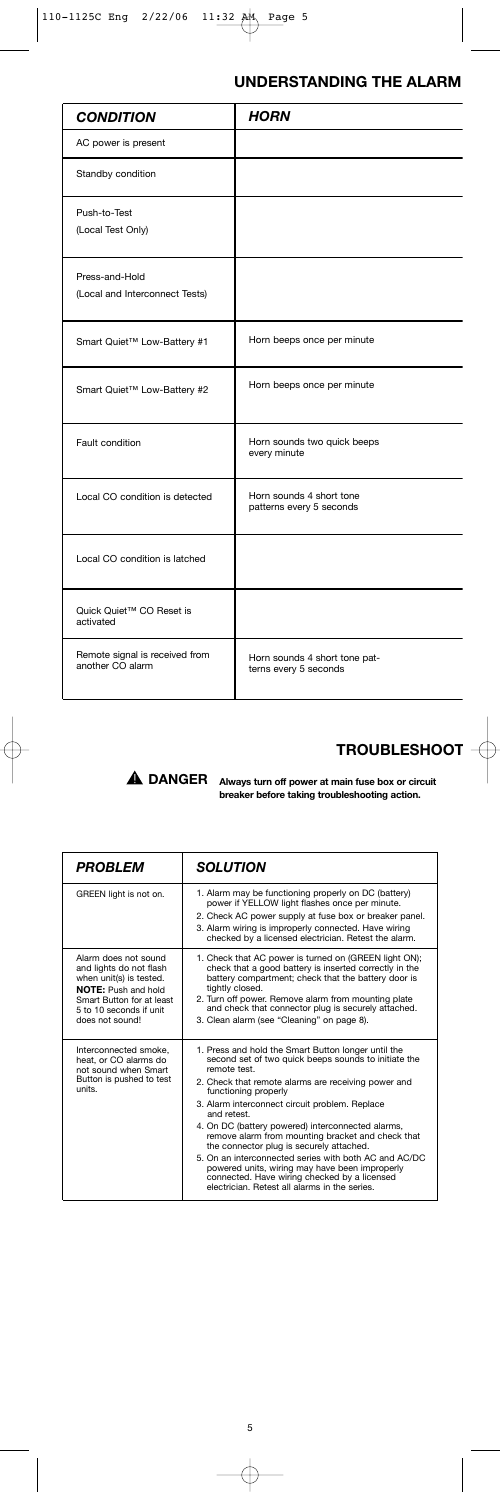# **LED AND HORN PATTERNS**

| <b>LIGHTS</b>                                                                                 | <b>SMART BUTTON KEY</b>                                                                                                                               |
|-----------------------------------------------------------------------------------------------|-------------------------------------------------------------------------------------------------------------------------------------------------------|
| <b>GREEN light ON</b>                                                                         |                                                                                                                                                       |
| YELLOW light blinks once per<br>minute                                                        | Quick push activates a local<br>Push-to-Test sequence                                                                                                 |
| YELLOW light blinks during horn<br>ramp-up.<br>RED blinks 4 times right after<br>horn sounds. | Press and RELEASE button<br>before you hear the third chirp.<br>The system will perform a single<br>local test cycle.                                 |
| YELLOW light blinks during horn<br>ramp-up.<br>RED blinks 4 times right after<br>horn sounds. | Press and HOLD button.<br>The system will perform a single<br>local test cycle, then repeat the<br>interconnect test until you release<br>the button. |
| YELLOW light flashes 2 times per<br>minute after horn beeps                                   | Quick press will eliminate the<br>low-battery warning for about 10<br>hours                                                                           |
| YELLOW light flashes 3 times per<br>minute after horn beeps                                   | Smart Button WILL NOT silence<br>the low battery chirp! Replace<br>battery immediately!                                                               |
| YELLOW light flashes constantly<br>after horn beeps                                           | Press to check the alarm again.<br>Replace alarm if it remains in the<br>fault condition.                                                             |
| RED light flashes 4 times right<br>after horn                                                 | Quick press activates CO Reset                                                                                                                        |
| RED light flashes 3 times every<br>10 seconds                                                 | Quick press erases the CO<br>latched signal                                                                                                           |
| RED light flashes 1 time every<br>10 seconds                                                  |                                                                                                                                                       |
|                                                                                               | Quick press activates Smart<br>Quiet <sup>™</sup> Trigger Alarm locator for<br>Model COE and COEA alarms.                                             |

# **TING THE CO ALARM**

**WARNING DO NOT disconnect the battery or AC power to quiet an unwanted alarm. This will remove your protection. Use Quick Quiet™ False Alarm Control by pushing the Smart Button.**

| <b>PROBLEM</b>                                                                                                                                    | <b>SOLUTION</b>                                                                                                                                                                                                                                                                                     |
|---------------------------------------------------------------------------------------------------------------------------------------------------|-----------------------------------------------------------------------------------------------------------------------------------------------------------------------------------------------------------------------------------------------------------------------------------------------------|
| The horn beeps once,<br>then two beeps, then<br>three beeps, pauses, and<br>then sounds the full<br>alarm when using the<br>Smart Button to test. | The alarm is operating properly. The Firex patented<br>Horn Ramp-Up feature lets you start the test sequence<br>and move away from the unit before the full alarm<br>horn sounds.                                                                                                                   |
| Alarm sounds:<br>no hazard present.                                                                                                               | Take Emergency Safety Actions in all alarm situations! If<br>no hazard proves to be present: Test the alarm to check<br>for proper functioning. Clean the alarm. (See TESTING<br>AND MAINTENANCE.) Check that the alarm is placed<br>properly. (See AGENCY RECOMMENDATIONS FOR<br>ALARM PLACEMENT.) |
| The alarm beeps once a<br>minute and YFLLOW<br>light flashes.                                                                                     | The battery needs to be replaced. Turn off power and<br>replace the battery. (See "REPLACING THE BATTERY" in<br>"TESTING AND MAINTENANCE".) Push the Smart Button<br>to temporarily quiet the low battery signal for 10 hours.                                                                      |
| Horn beeps twice a<br>minute and YELLOW<br>light flashes.                                                                                         | Push the Smart Button to allow alarm to reset and self<br>test. If fault signal continues, alarm is no longer providing<br>protection and must be replaced.                                                                                                                                         |

For Technical Support:

PH: (800) 445-8299 Email: technical service@invensys.com Website: www.icca.invensys.com/firex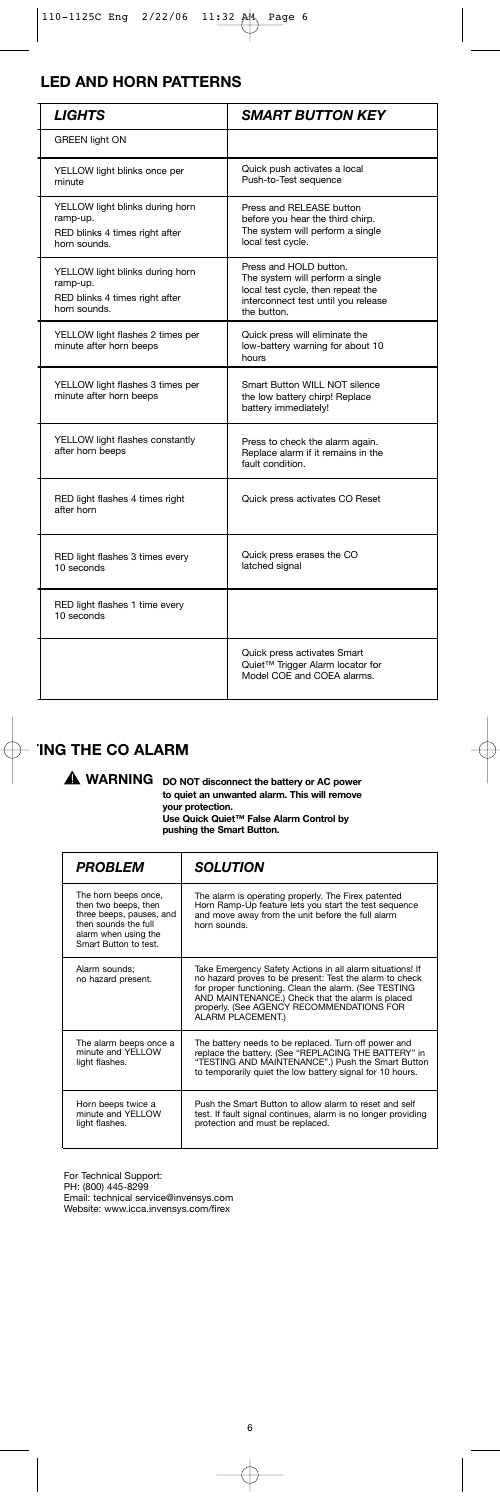# **IMPORTANT SAFETY INFORMATION**

# *CO Home Safety Tips*

- CO poisoning is often caused by equipment failures due to poor maintenance, product defects, and damaged parts. The following tips can help prevent CO within your home:
- 1. Have all fuel-burning appliances inspected and cleaned yearly by a qualified service technician. The furnace, water heater, and stove are some of the leading sources of CO.
- 2. Clean fireplace vents and chimney regularly. A blocked chimney could cause a backdraft of CO into the home. Do not seal chimney. This will cause a backdraft of CO into the home.
- 3. Do not seal a draft hood or exhaust vent to any appliance. This will trap dangerous CO inside the house.
- 4. Do not close off or confine your fuel-burning appliances in a closed area. They need plenty of ventilation to operate properly.
- 5. Do not use liquid propane (LP) or charcoal grills or operate any gasoline powered equipment indoors.
- 6. Allow for plenty of ventilation when using a kerosene heater. Do not use in small areas.

Preventive maintenance, common sense, and a CO detection device are some of the best methods of preventing CO poisoning. However, a dangerous situation can happen to anyone at any time.

- The following list illustrates some danger signs of CO presence.
- 1. Soot and dirt build-up seeping out of chimney or other exhaust vents.
- 2. A mostly yellow (rather than clear blue) burner flame or pilot flame in gas appliances.
- 3. A draft of air coming from an appliance, chimney, or vents. 4. Car idling in an open or closed attached garage, or near a home.

**If you have flu-like symptoms or suspect CO poisoning, seek medical assistance immediately!**

### *Symptoms of Carbon Monoxide Poisoning*

CO poisoning has many symptoms. Some are very similar to the flu, the effects<br>of intoxication, or drug usage. In many CO cases, people feel ill and stay home to<br>rest. This only compounds the CO poisoning because they stay CO is present.

As CO levels rise, the symptoms become more extreme. At low levels people will suffer headaches and mild nausea. At higher levels unconsciousness, heart failure, and even death can occur. The following symptoms are related to CARBON MONOX-IDE POISONING and should be discussed with ALL members of the household: **Mild Exposure:** Slight headache, nausea, vomiting, fatigue (often described as flu-like symptoms).

**Medium Exposure:** Severe throbbing headache, drowsiness, confusion, fast heart rate.

**Extreme Exposure:** Unconsciousness, convulsions, cardio-respiratory failure, death. Many cases of reported carbon monoxide poisoning indicate that while victims are aware they are not well, they become so disoriented they are unable to save themselves by either exiting the building or calling for assistance. Also, young children, the elderly, and household pets may be the first affected by CO poisoning.

The important factor with any CO poisoning, however, is time. At high levels, CO can cause death in just minutes. At lower levels, it could take from hours to days of constant CO exposure to have the same life-threatening effect.

The chart below illustrates the symptoms of CO poisoning by concentration of CO and its effect over time.



### *Conditions That Can Cause CO Levels to Change.*

The following conditions can result in transient CO situations in the home. 1. Excessive spillage or reverse venting of fuel burning appliances caused by

- outdoor ambient conditions, such as:
	- a. Wind direction and/or velocity, including high gusts of wind. Heavy air in the vent pipes (cold/humid air with extended periods between cycles).
- b. Negative pressure differential resulting from the use of exhaust fans.
- c. Simultaneous operation of several fuel burning appliances competing for limited internal air.
- d. Vent pipe connections vibrating loose from clothes dryers, furnaces, or water heaters.
- e. Obstruction in the vent pipe or unconventional vent pipe designs which can amplify the above situations.
- 2. Extended operation of unvented fuel burning devices (range, oven, fireplace, etc.).
- 3. Temperature inversions which can trap exhaust gasses near the ground.
- 4. Car idling in an open or closed attached garage, or near a home.